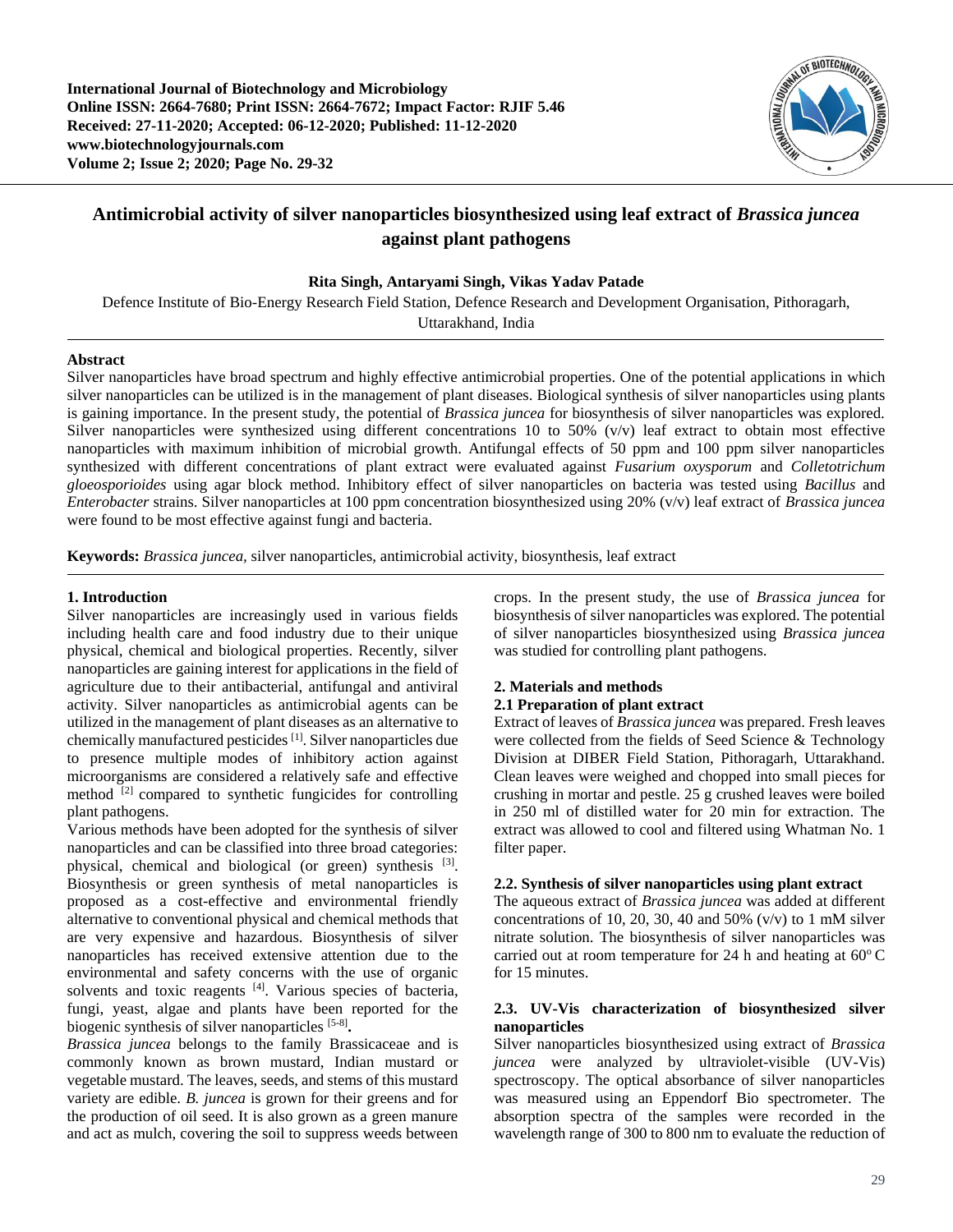silver and formation of silver nanoparticles by the extract of *Brassica juncea* leaves.

## **2.4. Testing of silver nanoparticles for antimicrobial activity**

Silver nanoparticles were tested for antifungal activity using plant pathogenic fungi- *Fusarium oxysporum* and *Colletotrichum gloeosporioides.* Different concentrations (50 and 100 ppm) of biosynthesized silver nanoparticles were tested using agar block method. Testing of silver nanoparticles for antibacterial activity was carried out using well diffusion method. Bacterial cultures – *Bacillus* and *Enterobacter* were used and zone of inhibition in presence of silver nanoparticles was measured.

#### **3. Results**

Synthesis of silver nanoparticles using extract of plant *Brassica juncea* (Figure 1a) was studied. Effect of concentrations of plant extract on biosynthesis of nanoparticles was evaluated. Silver nitrate (1mM AgNO<sub>3</sub>) was treated with different concentrations 10, 20, 30, 40 and 50% (v/v) of leaf extract of *Brassica juncea* (Figure 1c).



**Fig 1:** Biosynthesis of silver nanoparticles (a) using the leaf extract *of Brassica juncea* (b) at different temperatures (c) with different concentrations of plant extract

Changes in colour to dark brown were recorded at different concentrations indicating formation of silver nanoparticles. The synthesis of nanoparticles by *Brassica juncea* was compared at room temperature and heating at  $60^{\circ}$ C for 15 minutes (Figure 1b). The comparison suggested that the low rate of biosynthesis at room temperature was enhanced at high temperature. UVvisible absorption spectra were recorded to confirm the formation of silver nanoparticles by the leaf extract of *Brassica juncea* (Figure 2). The UV-Vis spectrum exhibited an absorption band at around 440 nm which is characteristic of silver nanoparticles.

The microbicidal effect of biosynthesized silver nanoparticles on pathogenic fungi-*Fusarium oxysporum* and *Colletotrichum gloeosporioides* affecting vegetable crops was evaluated. Radial growth of *Fusarium oxysporum* in media without silver

nanoparticles and in presence of 50 ppm (Figure 3a) and 100 ppm (Figure 3b) silver nanoparticles was measured. Variation in antifungal activity of silver nanoparticles synthesized with different concentrations (10-50%) *Brassica juncea* leaf extract was observed. The activity was found to decrease in presence of the highest concentration of 50% plant extract.

The inhibition of *Fusarium oxysporum* in presence of 50 ppm silver nanoparticles synthesized with 10-40% plant extract was 47.23±8.34 to 84.38±3.13% (Figure 4). No growth was observed in presence of 100 ppm biosynthesized silver nanoparticles. Silver nanoparticles with 50% plant extract showed less inhibition of *Fusarium oxysporum* both at 50 ppm and 100 ppm concentration.



**Fig 2:** UV-Vis absorption spectra of biosynthesized silver nanoparticles

Growth of *Colletotrichum gloeosporioides* in presence of silver nanoparticles biosynthesized with 10, 20, 30, 40 and 50% leaf extract of *Brassica juncea* is presented in Figure 5. Significant reduction in radial growth of fungi was observed at 100 ppm (Figure 5b) as compared to radial growth at 50 ppm (Figure 5a). Percent inhibition of *Colletotrichum gloeosporioides* in presence of 50 ppm and 100 ppm silver nanoparticles is presented in Figure 6. In presence of 50 ppm biosynthesized silver nanoparticles, inhibition was observed to be 47.62±2.76% at 50% plant extract concentration to 73.64±0.91% at 20% concentration of plant extract.



**Fig 3:** Growth of *Fusarium oxysporum* in presence of (a) 50 ppm and (b) 100 ppm silver nanoparticles synthesized with different concentrations (10-50%) of plant extract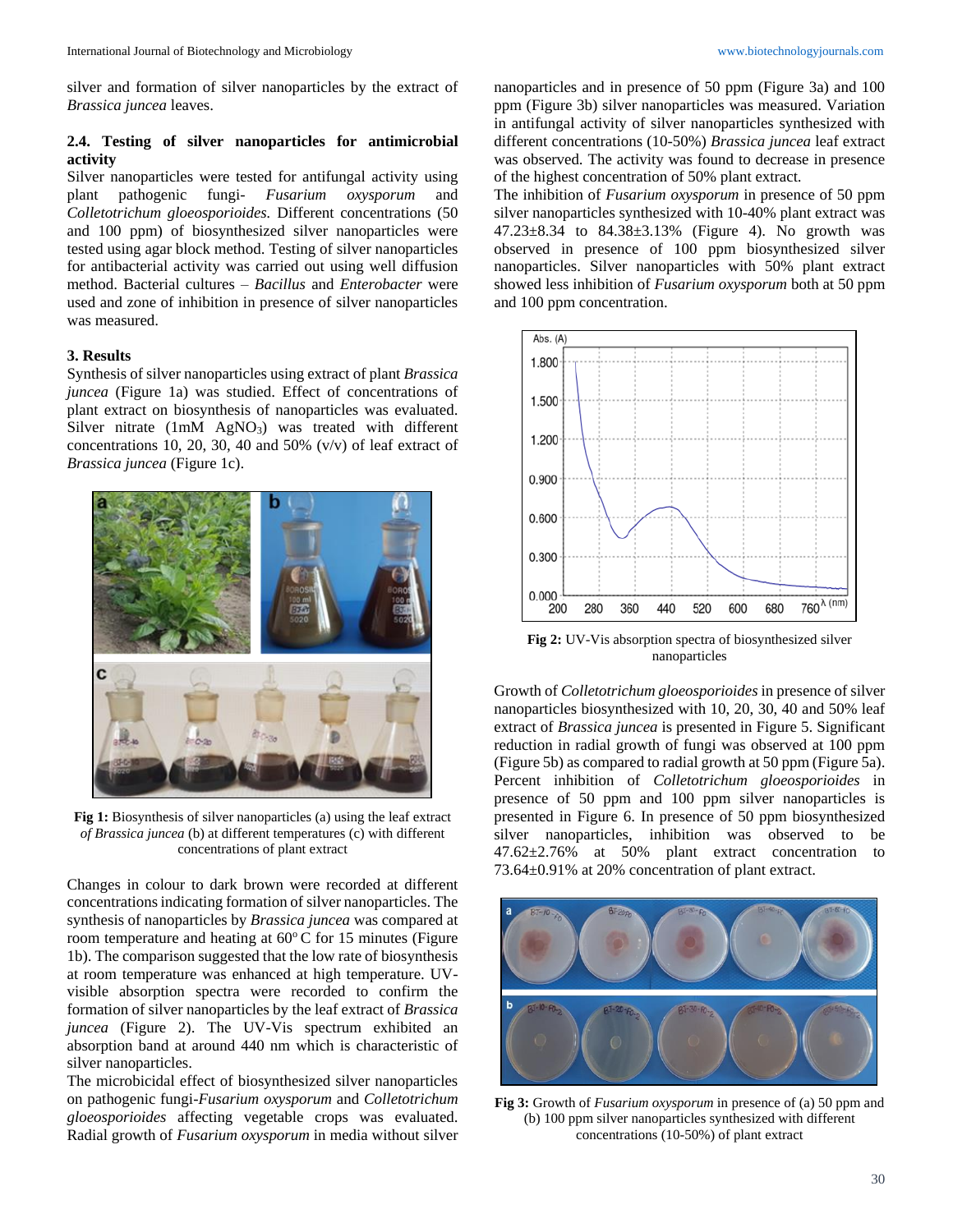Percent inhibition at higher concentration of 100 ppm silver nanoparticles was also lowest at 50% plant concentration. Complete inhibition of fungi was observed with silver nanoparticles synthesized with 20% and 30% plant extract. Comparison of radial growth at 50 ppm and 100 ppm concentrations demonstrate the highest efficacy of silver nanoparticles synthesized with 20% plant extract.



**Fig 4:** Inhibition of *Fusarium oxysporum* by silver nanoparticles synthesized in presence of different concentrations of plant extracts

Silver nanoparticles synthesized with different concentrations of 10 to 50% plant extract were tested for antibacterial activity. Zone of inhibition at 50 ppm and 100 ppm concentration for two bacterial cultures *Bacillus* and *Enterobacter* are presented in Table 1. Zone of inhibition was higher at 100 ppm silver nanoparticles for all the concentrations of plant extract used for biosynthesis.

**Table 1:** Zone of inhibition in presence of silver nanoparticles synthesized with different concentrations of plant extract

| <b>Treatment</b> | <b>Enterobacter</b> |                  | <b>Bacillus</b>                   |                  |
|------------------|---------------------|------------------|-----------------------------------|------------------|
|                  | $50$ ppm            | $100$ ppm        | $50$ ppm                          | $100$ ppm        |
| AgNP-PE10        | $2.67 \pm 0.47$     | $5.33 \pm 1.25$  | $4.33 \pm 0.47$                   | $6.33 \pm 0.47$  |
| AgNP-PE20        | $9.67 \pm 1.40$     | $14.33 \pm 1.68$ | $6.67 + 0.47$                     | $9.00 \pm 0.82$  |
| AgNP-PE30        | $4.67 \pm 0.47$     | $6.67 \pm 1.70$  | $5.67 \pm 0.94$                   | $8.00 \pm 1.41$  |
| AgNP-PE40        | $4.00 \pm 0.82$     | $5.67 \pm 1.25$  | $5.00 \pm 0.82$   $7.00 \pm 0.82$ |                  |
| AgNP-PE50        | $4.00 \pm 1.63$     | $5.00 \pm 0.82$  | $3.67 \pm 0.47$                   | $14.67 \pm 1.15$ |





**Fig 5:** Growth of *Colletotrichum gloeosporioides* in presence of (a) 50 ppm and (b) 100 ppm silver nanoparticles synthesized with different concentrations (10-50%) of plant extract

Most significant inhibition was observed for silver nanoparticles synthesized with 20% and 30% plant extract as compared to other concentrations.



**Fig 6:** Inhibition of *Colletotrichum gloeosporioides* by silver nanoparticles synthesized in presence of different concentrations of plant extracts

# **4. Discussion**

Silver nanoparticles have vast potential in agriculture for the management of pathogenic microorganisms affecting crops, thereby increasing agricultural production. Biological synthesis is an economical method for production of silver nanoparticles which is extensively useful for agricultural applications. In the present study, silver nanoparticles were synthesized using leaf extract of *Brassica juncea*. *Brassica juncea* is reported to contain bioactive phytochemicals including glycosides, sterols, flavonoids, and phenolic compounds  $[9, 10]$ . The phytochemicals in the leaf extract of *Brassica juncea* reduce silver ions to silver nanoparticles.

Silver nanoparticles have shown strong antifungal activity against a range of phytopathogens  $[11-13]$ . The antifungal mechanism of silver nanoparticles may be due to the production of free radicals from the nanoparticles that could damage the membrane lipids and disrupt the membrane functions. It is also proposed that the membrane could be deteriorated by the formation of pits on the surface of the cell wall membrane  $[14, 1]$ 15] . The toxicity of silver nanoparticles on fungal hyphae and conidial development has also been suggested [16, 17].

Antibacterial effect of silver nanoparticle has been demonstrated to be due to the sustained release of free silver ions from the nanoparticles. The formation of free radicals and subsequent free radical-induced membrane damage is a potential mechanism. Silver nanoparticles can penetrate the bacterial cell wall, thereby causing structural change of the cell membrane and increasing cell permeability, leading to cell death. It has also been found that silver ions released by silver nanoparticles interact with the thiol groups of vital enzymes and phosphorus-containing bases, thus preventing cell division and DNA replication [18]. Silver nanoparticles have antibacterial effect against a broad range of Gram-negative bacteria, Grampositive bacteria and antibiotic-resistant bacterial strains [19]. The results of the present study are in corroboration with other studies available on the effect of silver nanoparticles on plant pathogens.